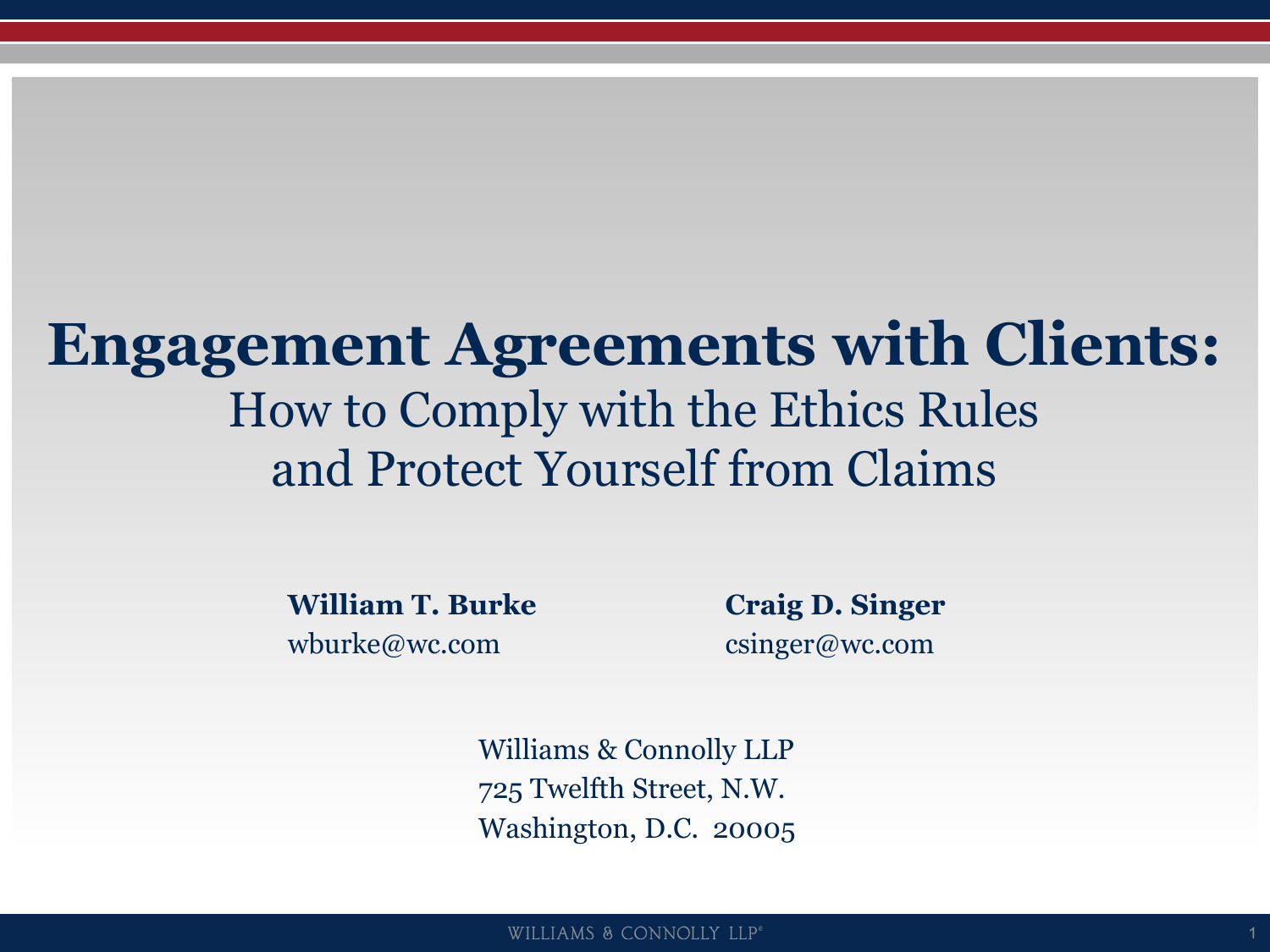### **Summary Outline**

- Ethics Requirements Governing Engagement Agreements
	- When is a written agreement required?
	- When required, what must it include?
	- What must *not* be included in an engagement agreement?
	- Consequences of non-compliance
- Best Practices for Engagement Agreements
- How Engagement Agreements Can Impact Malpractice Claims Against Lawyers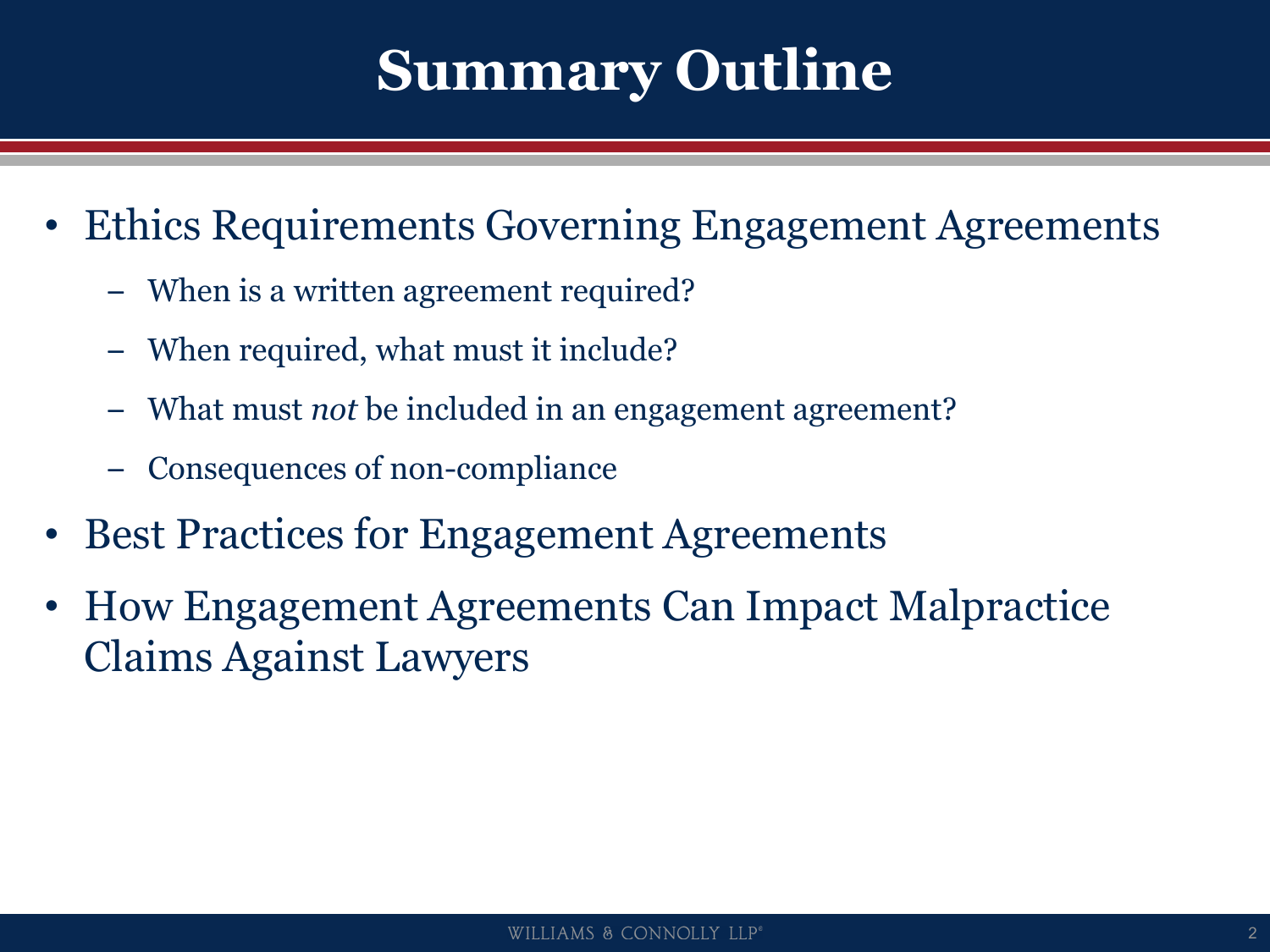#### **When an Engagement Agreement is Required**

- A written engagement agreement is required if the lawyer will be working on a contingency fee basis—Rule 1.5
- A written agreement is *sometimes* required in noncontingency cases
	- New clients: DC, AZ, CO, CT, GA, NJ, PA, RI, WI
	- CA: new clients (except corporations) AND fees in excess of \$1,000
	- NY: new clients (in most cases), domestic relations matters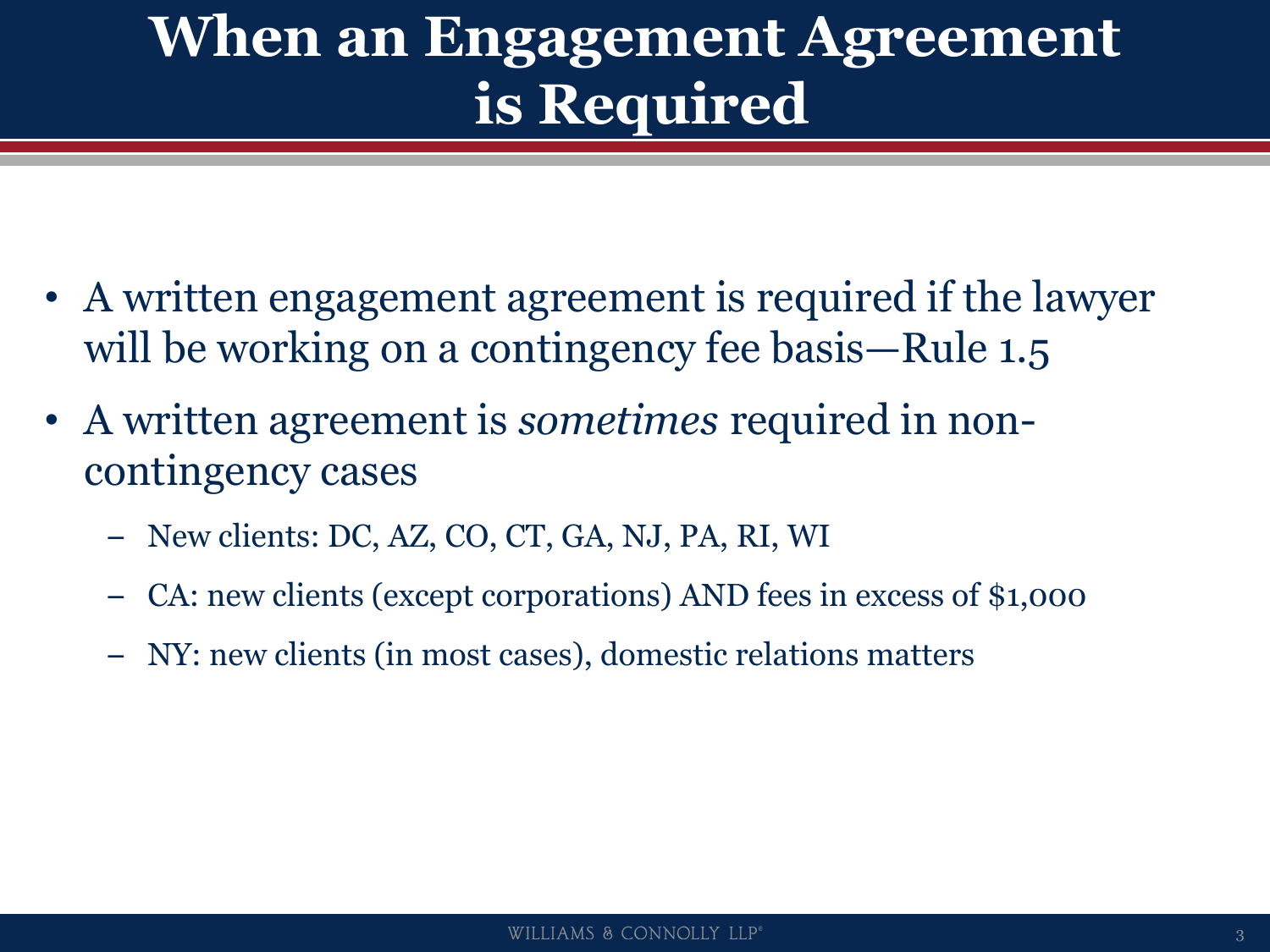### **When an Engagement Agreement Is Required, What It Must Include**

- Requirements vary from state to state.
- For example, DC Rule 1.5(b) requires that the following be communicated to the client "in writing"
	- o "the basis or rate of the fee"
	- o "the expenses for which the client will be responsible"
	- o "the scope of the lawyer's representation"
- But Model Rule 1.5(b), adopted in many states, requires that these issues be "communicated to the client, preferably in writing" (emphasis added)
- Check the rule in your jurisdiction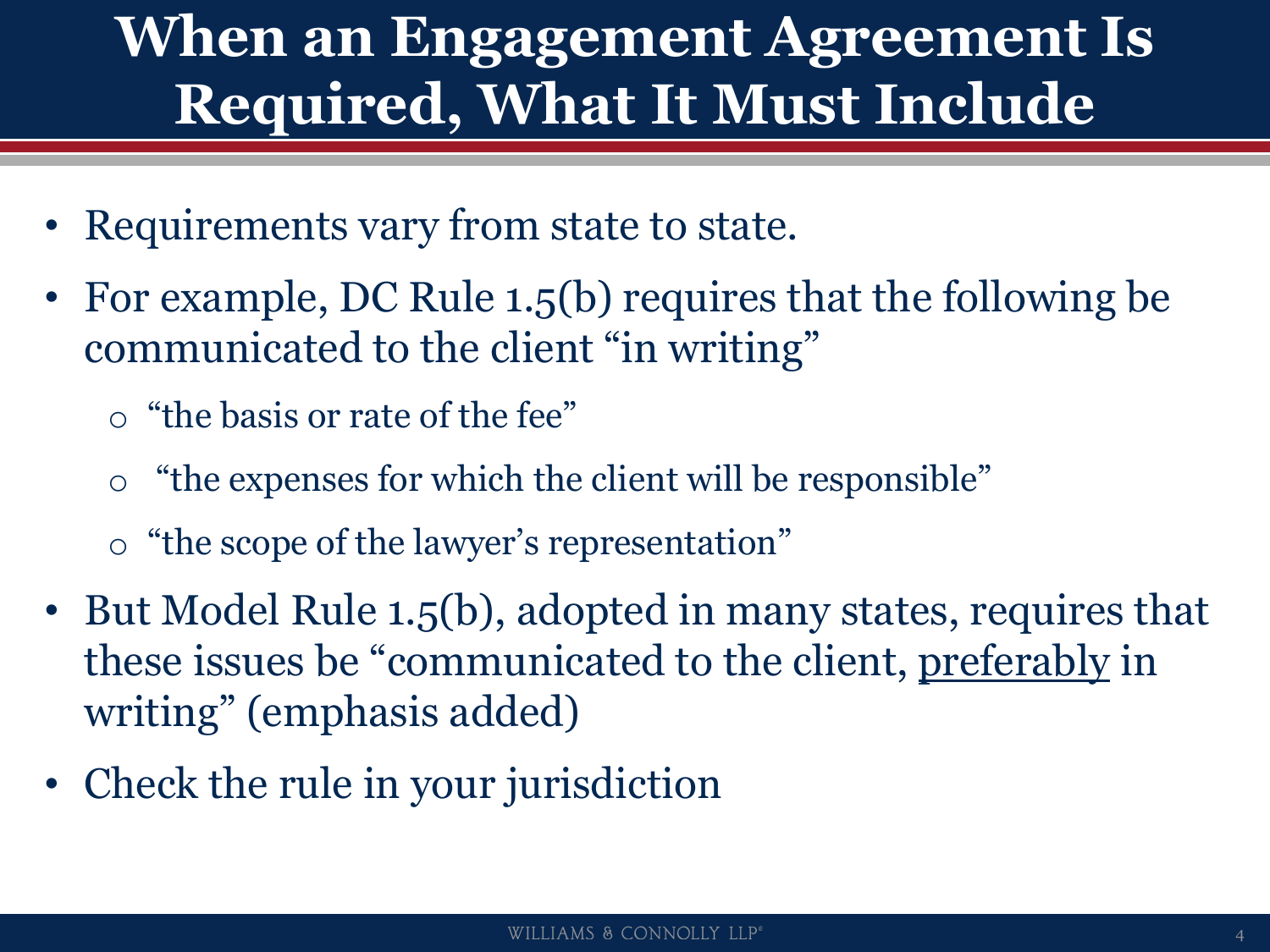#### **What an Engagement Agreement Must Not Include**

- Unreasonable fees—Rule 1.5(a)
- A fee in a domestic relations case that is contingent on the outcome—Rule 1.5(d)
- A contingent fee in a criminal case—Rule 1.5(d)
- A division of the fee between different firms unless:
	- o Proportional, client agrees in writing, and total fee is reasonable
- Limits on malpractice liability—Rule 1.8(h)(1)
- RI, MO: if not paid, ceasing work without withdrawing
- DC Rule 1.2, cmt. 5: surrendering right to terminate lawyer or to settle a case that the lawyer wants to continue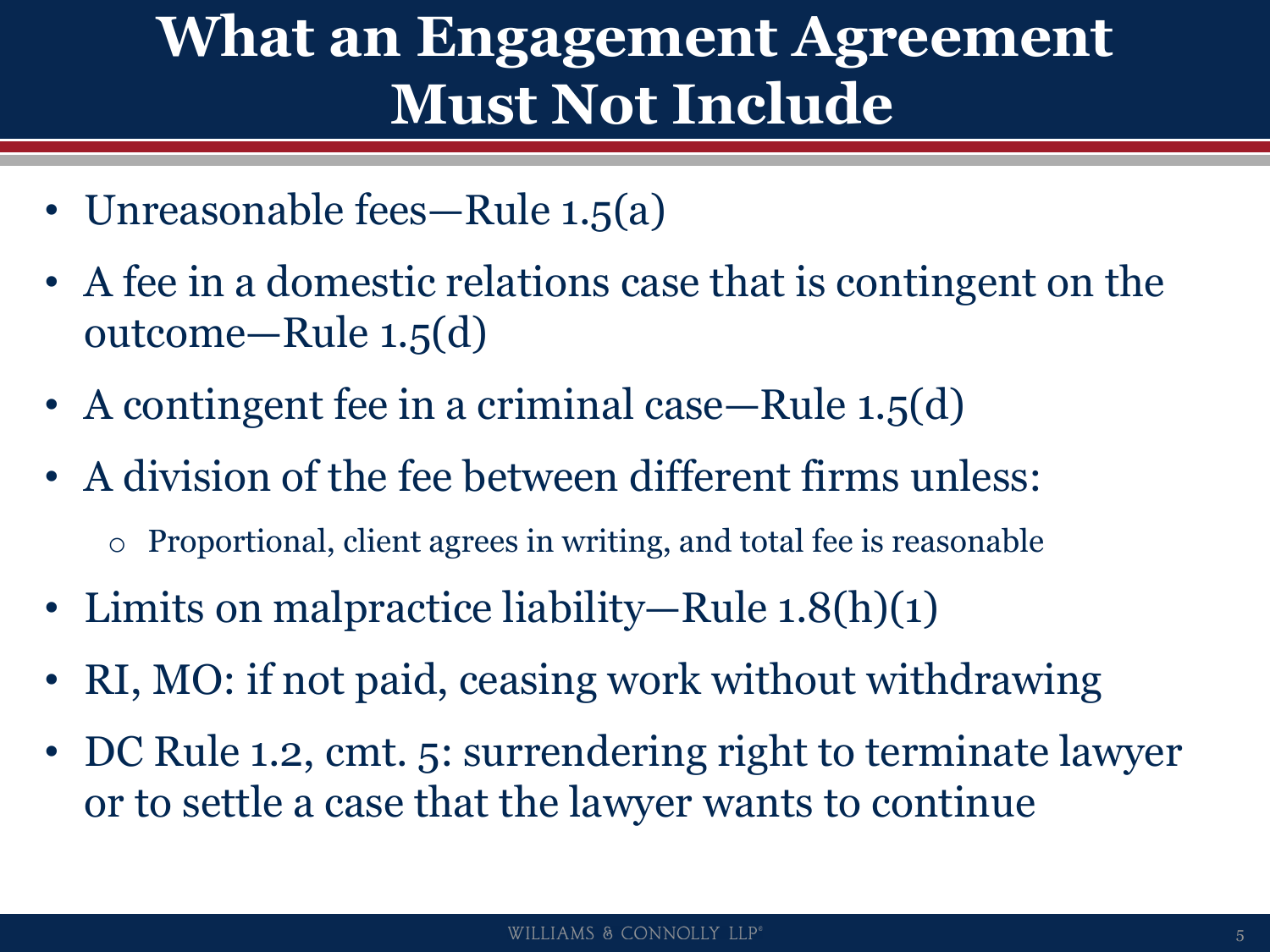### **Potential Consequences of Non-Compliance**

- You may not be able to collect a contingency fee
	- *See, e.g., Starkey, Kelly, Blaney & White v. Estate of Nicolaysen*, 796 A.2d 238 (N.J. 2002).
- You may be sanctioned
	- *See, e.g., Statewide Grievance Comm. v. Dixon*, 772 A.2d 160, 166 (Conn. App. Ct. 2001)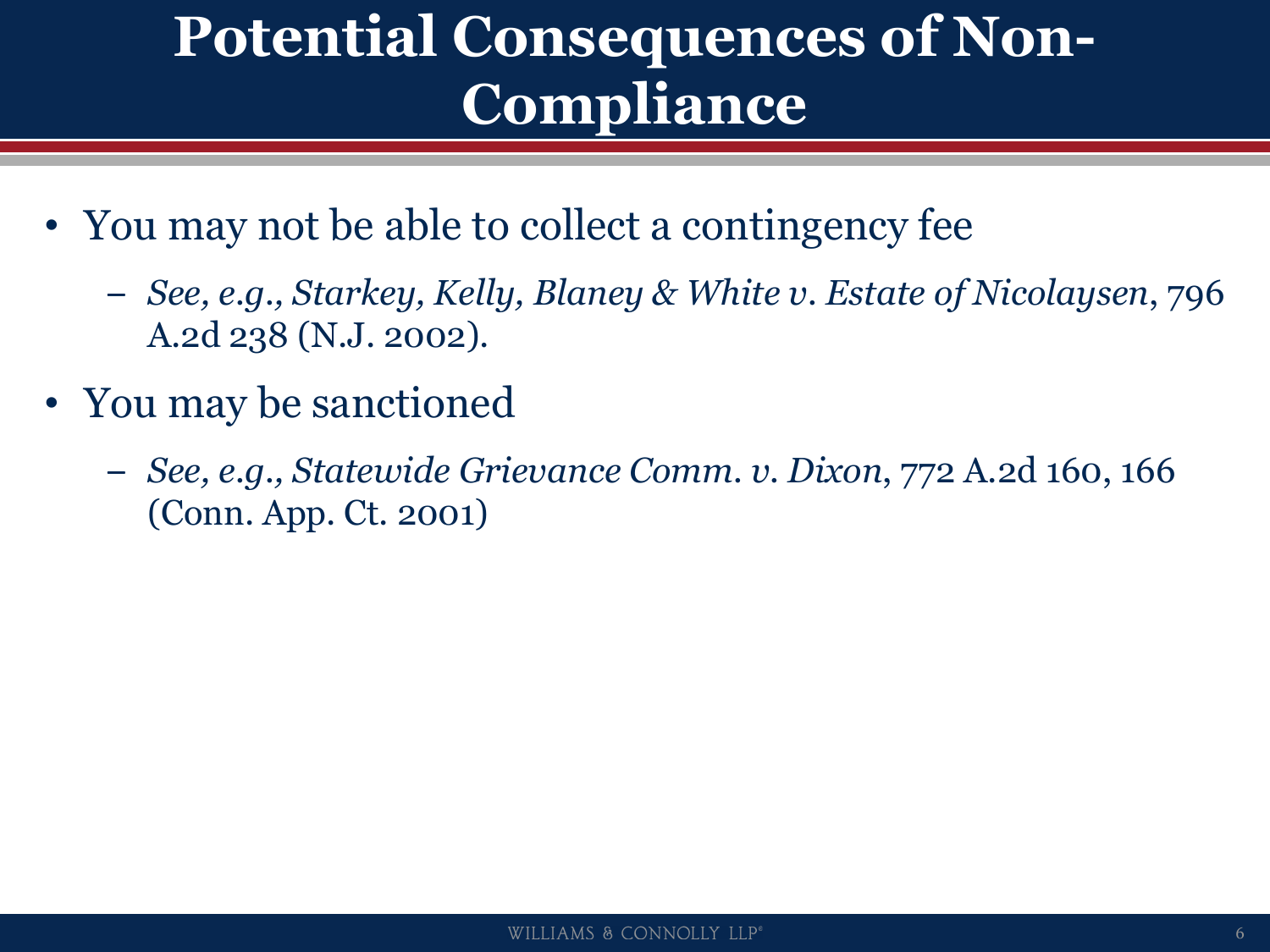## **Other Recommended Provisions for Engagement Agreement**

- Waivers of current conflicts of interest
- Annual fee increases
- Interest on past due fees
- Consent/waiver regarding law firm's communications with in-house counsel
- Lawyer's ability to withdraw if not paid on time
- A client signature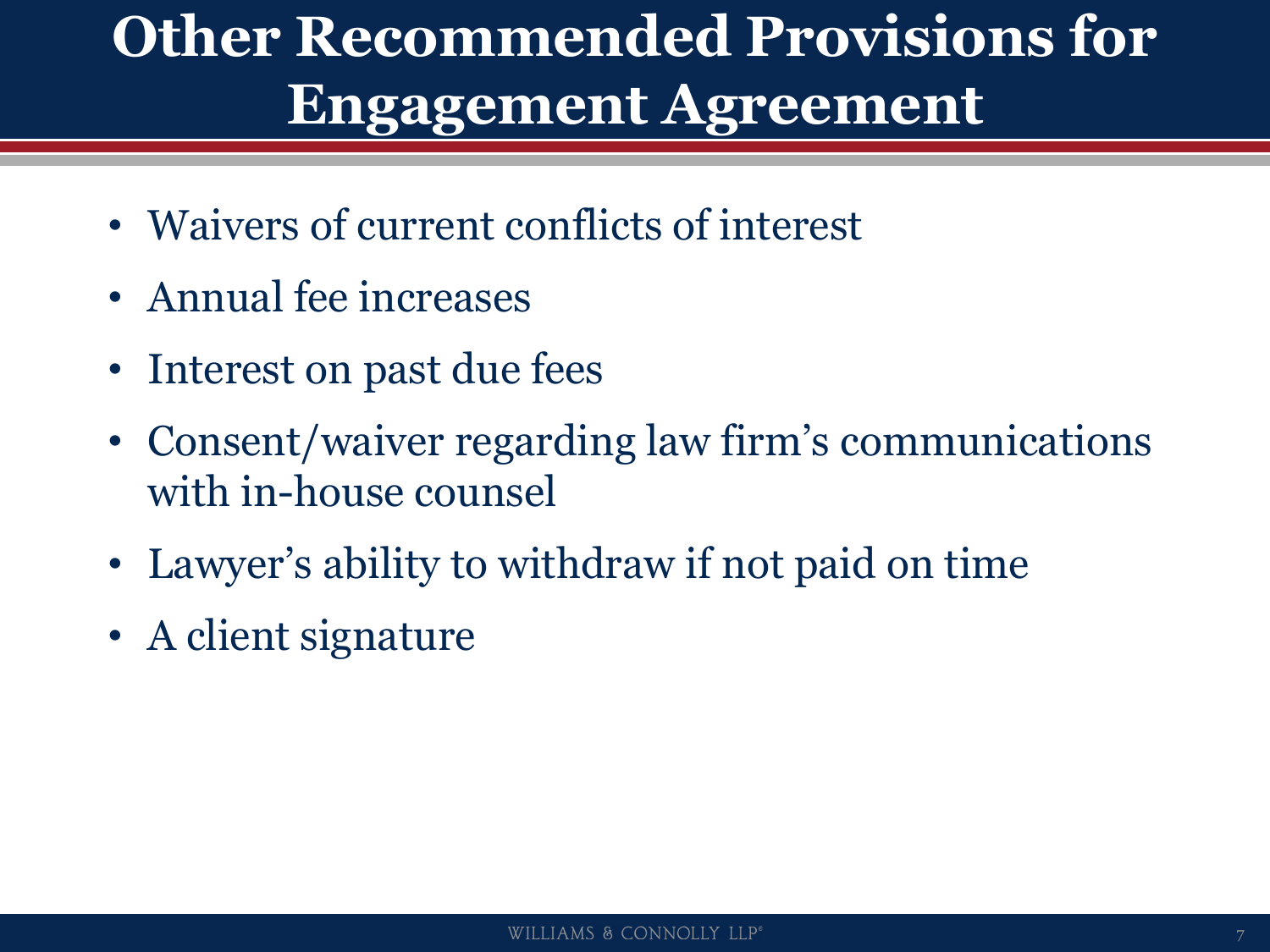## **Other Recommended Provisions for Engagement Agreement**

- In multiple client representations:
	- <sup>o</sup> Use of confidential information
	- <sup>o</sup> What happens if a conflict arises
- Representing an organization:
	- <sup>o</sup> Precise name of the entity
	- <sup>o</sup> Affiliates and constituents are not clients
- Employment claims:
	- <sup>o</sup> Avoid employer-provided email, *see* ABA Formal Opinion 11-459 (Aug. 4, 2011)
- Conflict waivers—Rule 1.7(b)(4)
- Control by insurer—ABA Formal Op. 96-403 (Aug. 2, 1996)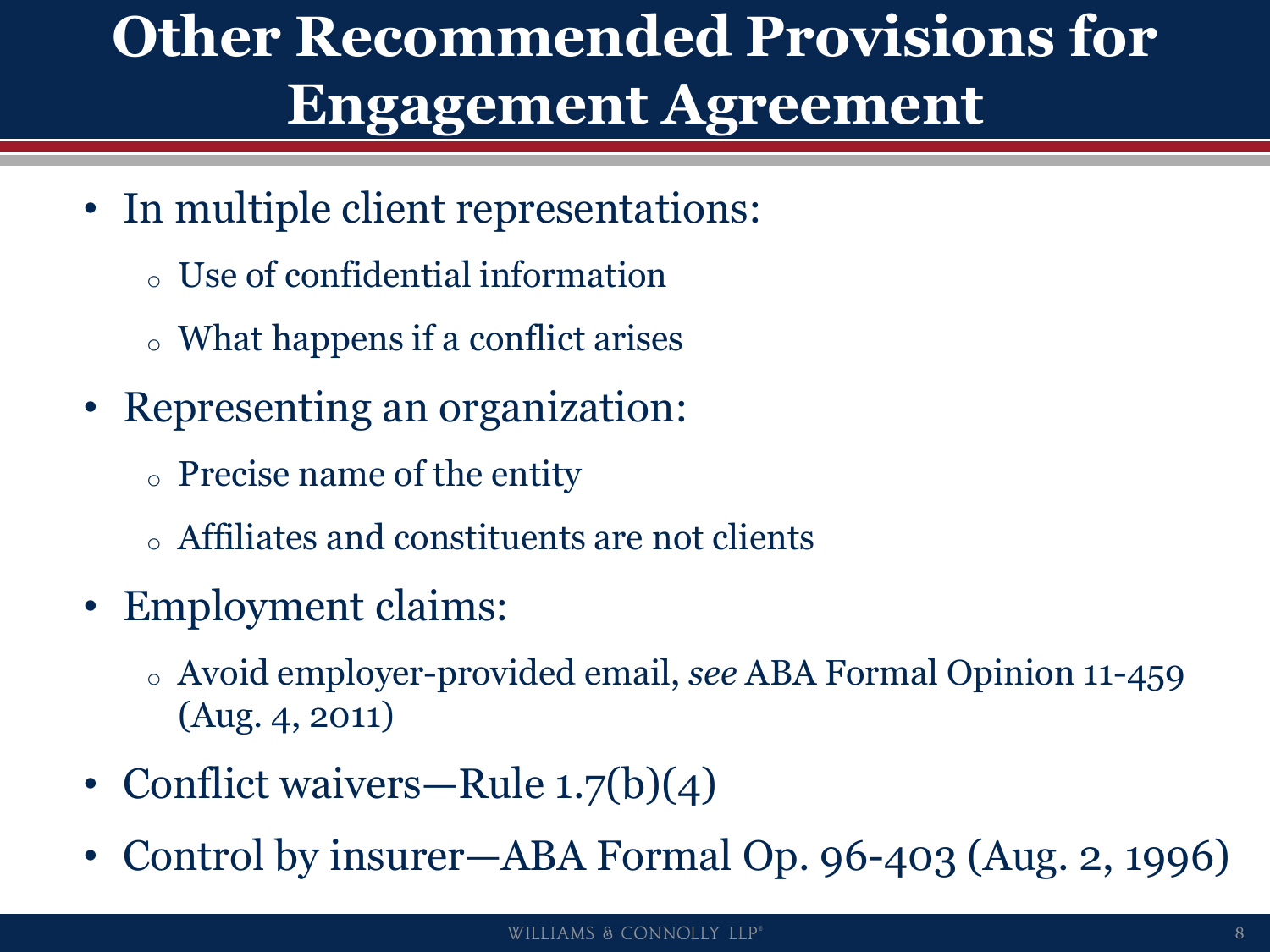## **Other Recommended Provisions for Engagement Agreement**

- Cooperate with lawyer and provide material information
- Lawyer's policy regarding file retention and destruction
- Choice of law clause
- Though not necessarily recommended, an arbitration clause is permissible in some jurisdictions
	- o See Sanford v. Bracewell & Giuliani, LLP, 6 F. Supp. 3d 568 (E.D. Pa. 2014)
	- o *But see Ohio Opinion 96-9*
- Client consents to use of electronic communications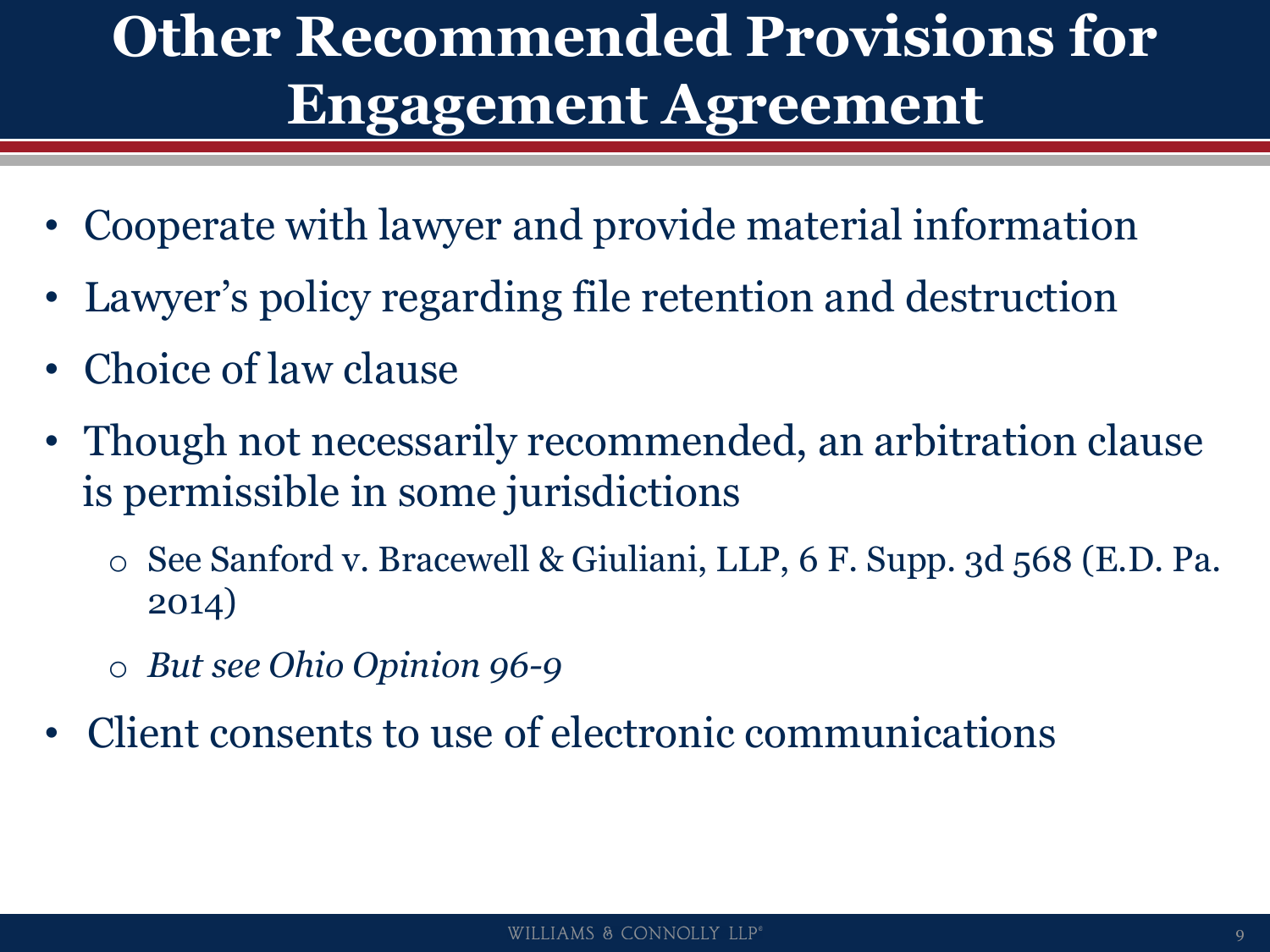#### **Impact on Malpractice Claims and Other Proceedings- generally**

• Whether or not an engagement agreement is ethically required, it can have an enormous impact on a legal malpractice case, a lawyer disciplinary action, or a disqualification proceeding.

• So, too, can the lack of an engagement agreement.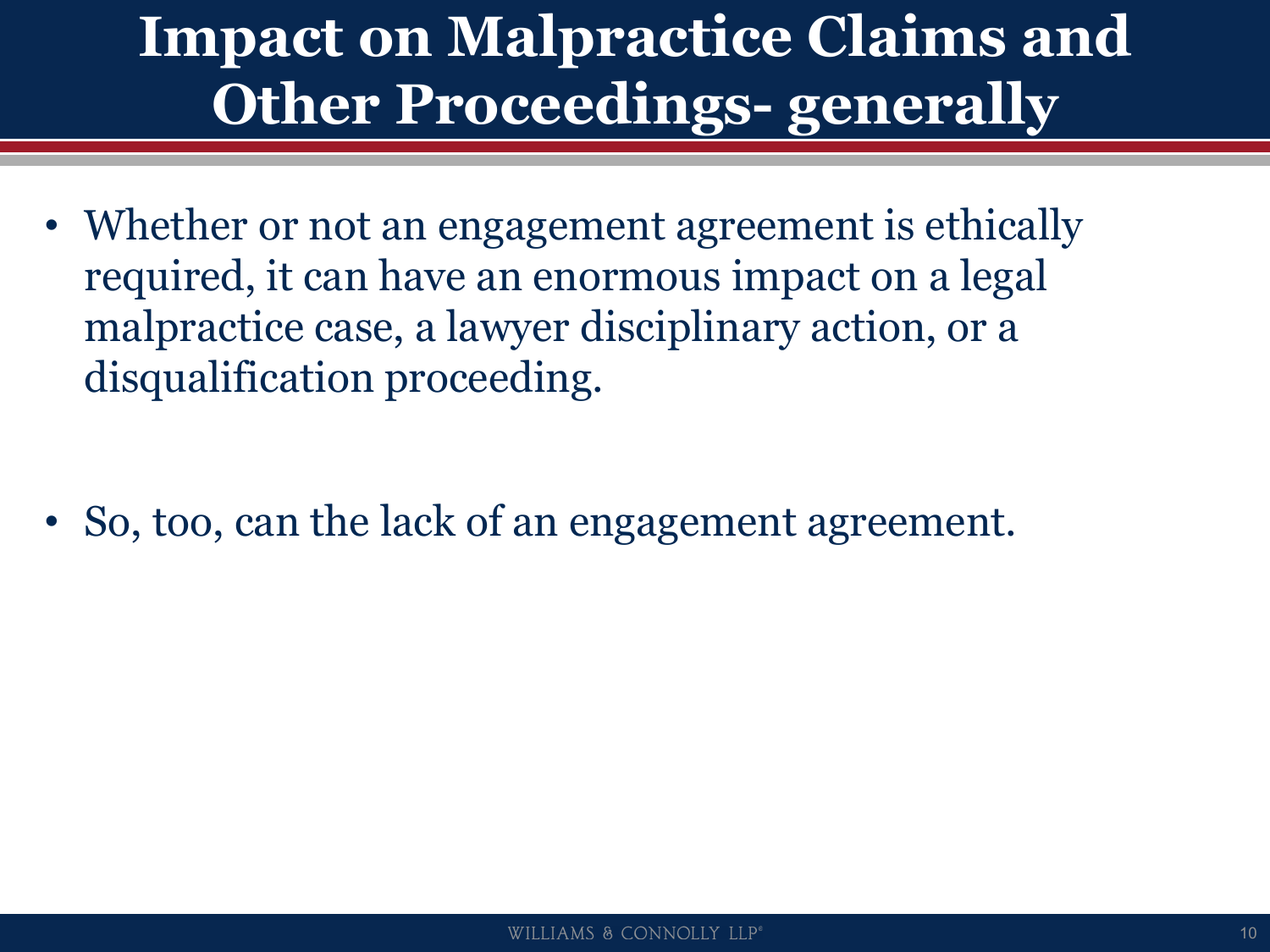### **Impact on Malpractice Claims and Other Proceedings – Generally**

- By carefully defining the attorney-client relationship in an engagement agreement lawyers can protect themselves from some legal malpractice claims.
	- o Identify a lawyer's client
	- Define the scope of the lawyer's duty
	- $\circ$  Identify the law firm responsible for the engagement
	- Memorialize the client's consent to waive conflicts of interest
	- Determine the applicable law
	- o Determine the applicable forum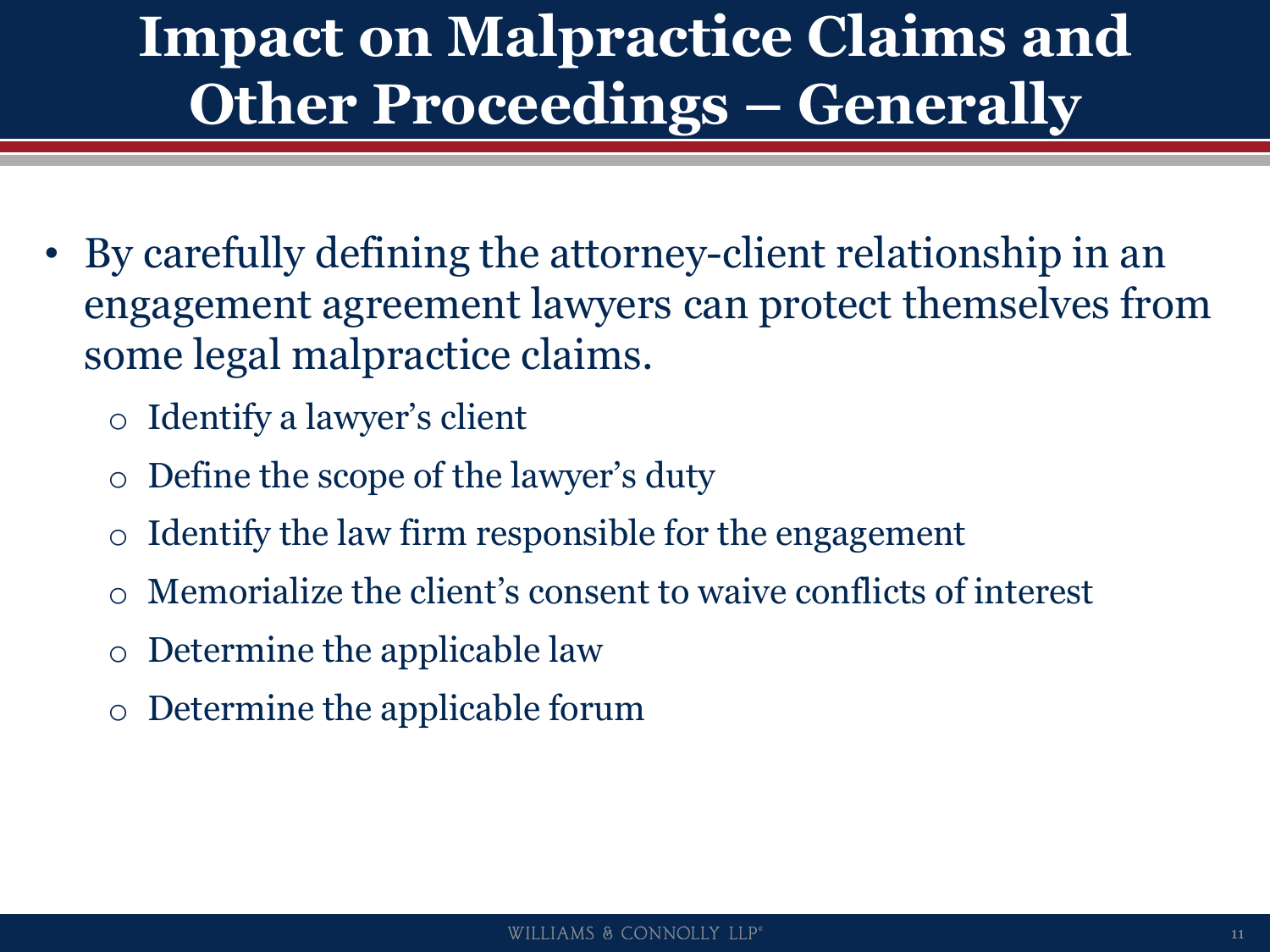- Non-clients may view themselves as clients.
- By identifying the client with precision, an engagement agreement can be helpful defending claims by non-clients.
- Engagement agreement may also state that there are no third party beneficiaries of the engagement.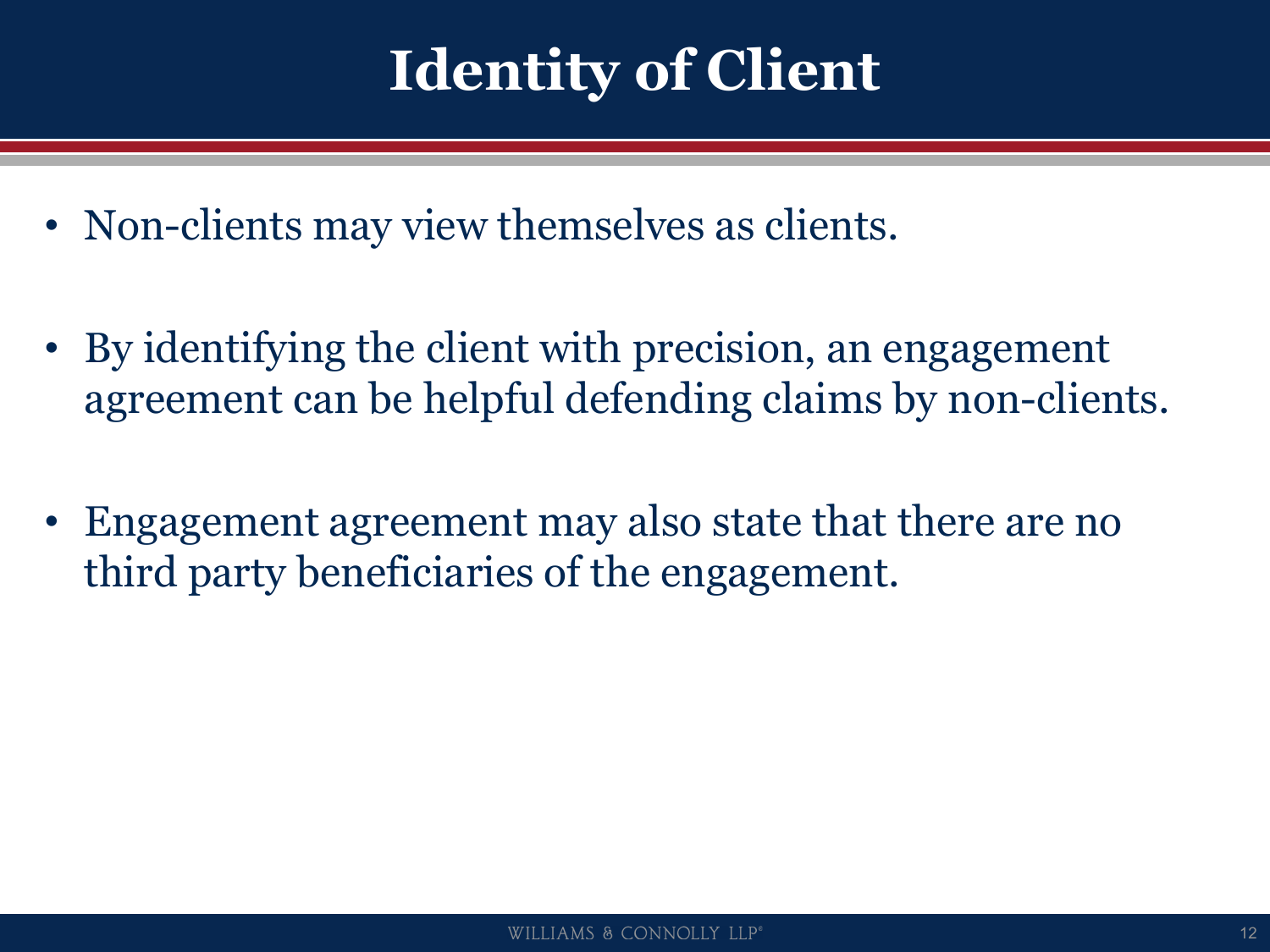- Claims by non-clients can arise in multiple contexts:
	- o Client wearing multiple hats.
		- *See, e.g.*, *Hallman v. Kantor*, 2010 WL 3547427 (2010)
	- o Representing a closely-held corporation, but not its shareholders
		- *See* Model Rule 1.13
	- o Representing a corporate entity, but not its parents, subsidiaries, or affiliates
		- *See* ABA Formal Opinion 95-390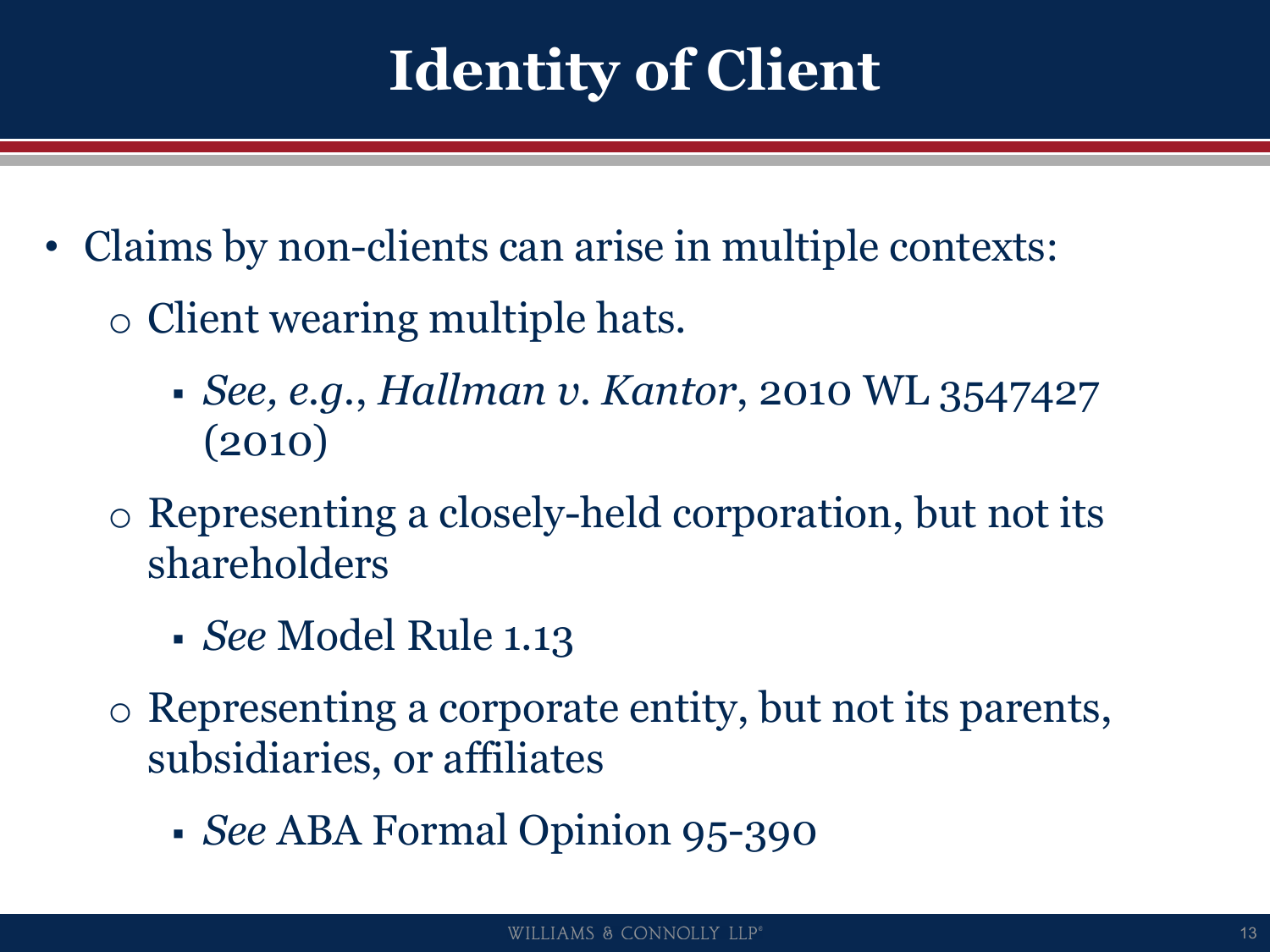• Example: lawyer represents Corporation A in litigation. The Court rules against Corporation A with respect to a legal issue that also could affect the business of Corporation B, which is owned by Corporation A's parent, Corporation C. Corporation A alleges malpractice. Corporations B and C join as plaintiffs and allege that they, too, were damaged.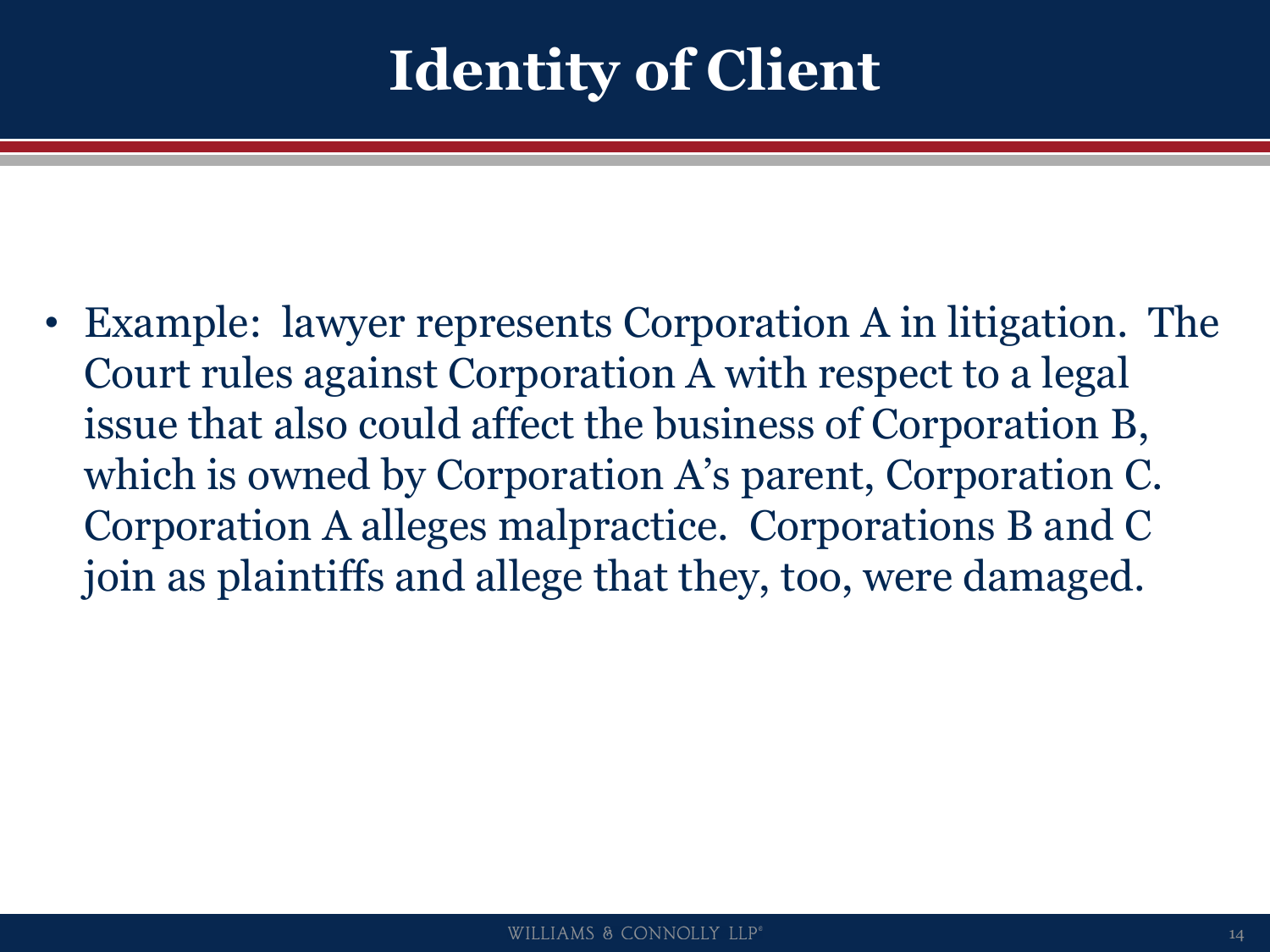- Other sources of claims by non-clients:
	- o Representing an underwriter when legal fees are paid by the non-client issuer
		- *See, e.g.*, *International Tele-Marine Corp. v. Malone & Assocs.,* 845 F. Supp. 1427, 1432-33 (D. Colo. 1994)
	- o Representing lead lender in syndicated loan, not other lenders
		- *See, e.g, Dorsey & Whitney*, 745 N.W.2d 538 / 553 F.3d 609
	- Representing lead underwriter in an offering, not other underwriters
	- Representing a testator, not family members/beneficiaries of the will
	- o Representing a business owned by an individual in a transaction, not family members who someday will own and control the business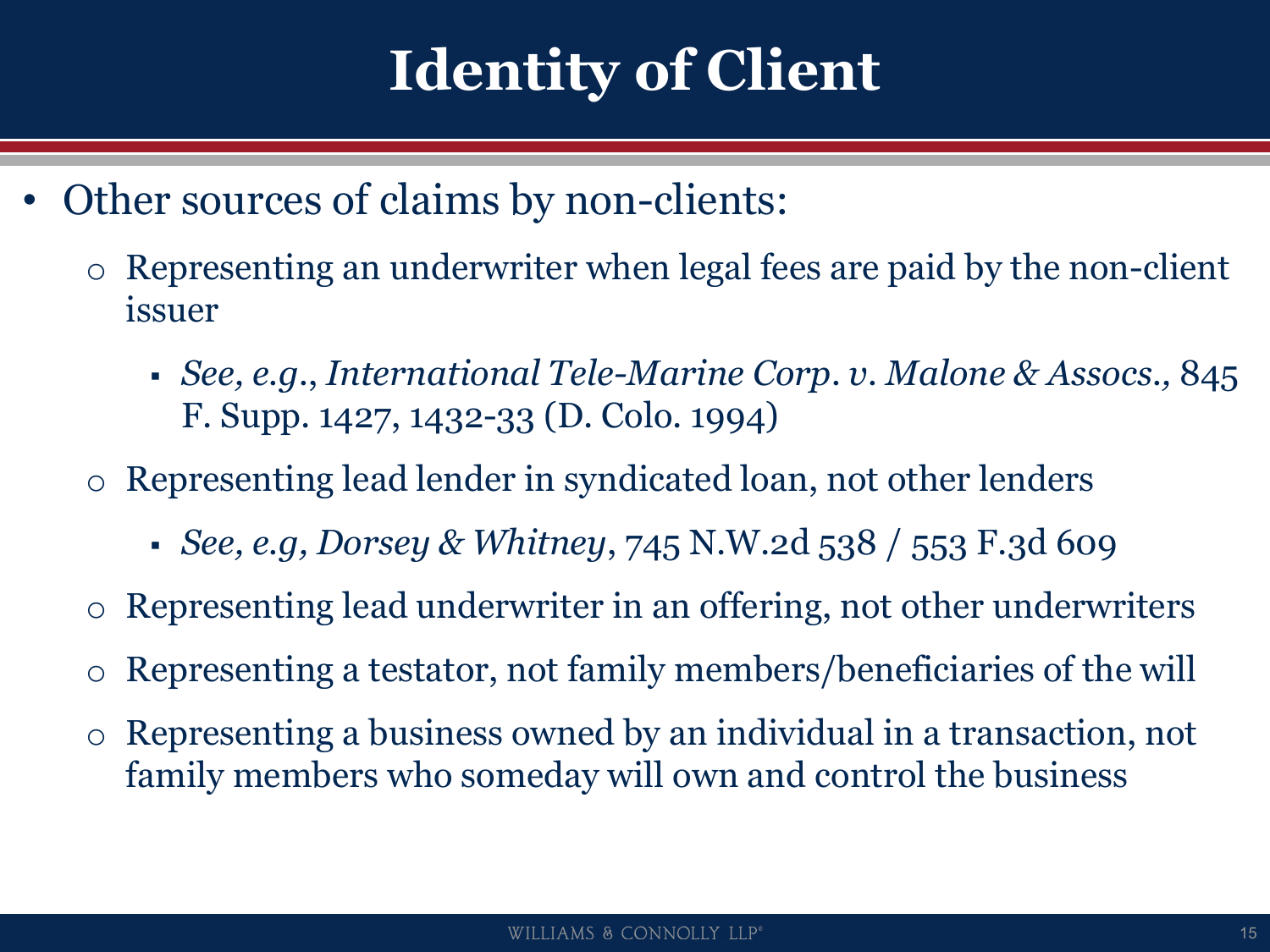- Defining the client with precision can also prevent a lawyer from being disqualified from other representations
	- o *See Avocent Redmond Corp. v. Rose Elecs.*, 491 F. Supp. 2d 1000, 1004 (W.D. Wash. 2007)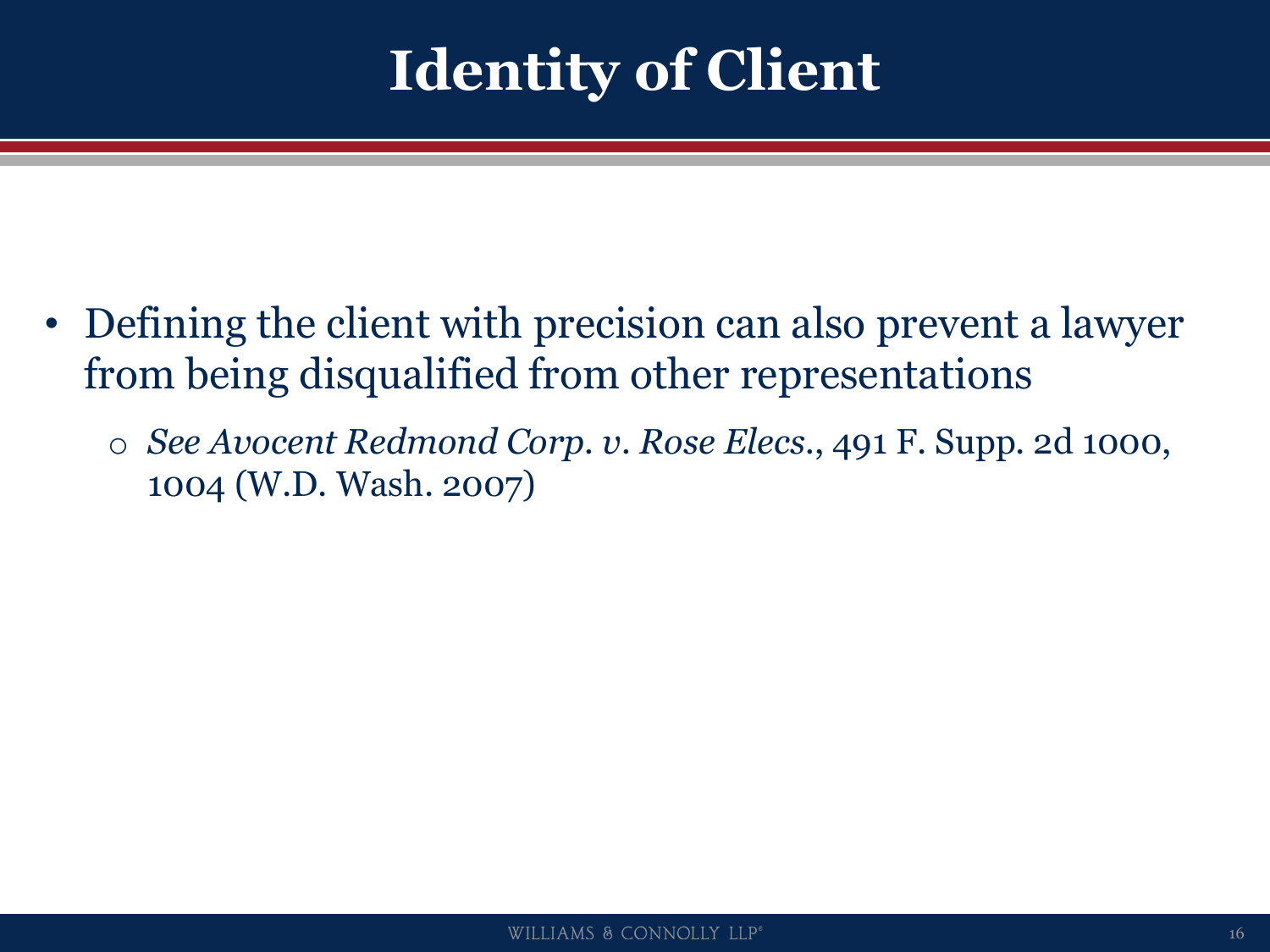- Practice Tip: Pay Attention to Client's Billing Guidelines
- Some client "billing guidelines" purport to expand the attorney-client relationship beyond what the engagement letter specifies
	- Lawyer representing company also represents all affiliates
	- o Address this in the engagement agreement:
		- Agreement trumps guidelines
		- Exclude objectionable guideline provisions
	- o Other objectionable guideline provisions:
		- <sup>o</sup> Expanding conflicts of interest to cover business competitors
		- <sup>o</sup> Client may change guidelines unilaterally in the future
		- <sup>o</sup> Lawyer must indemnify client
		- Data security audits of the law firm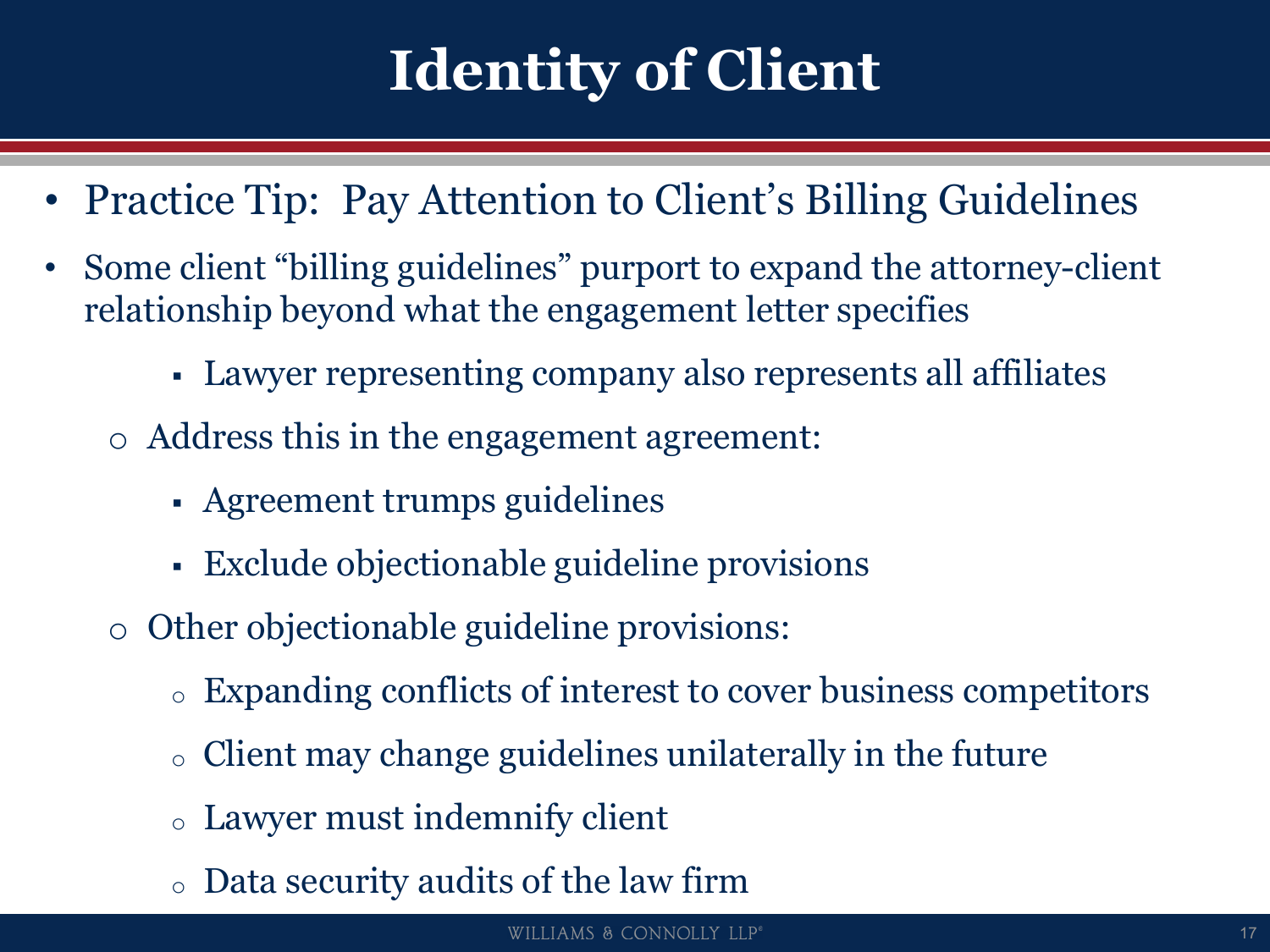#### **Scope of Representation**

- By specifying the subject matter of the representation with particularity, an engagement letter can be helpful evidence in defending a legal malpractice claim regarding matters beyond the scope of the engagement.
	- o AmBase Corp. v. Davis Polk & Wardwell, 866 N.E.2d 1033 (2007)
	- o Kansas Public Employees Retirement System v. Kutak Rock, 44 P.3d 407 (2002)
	- o SCB Diversified Mun. Portfolio v. Crews & Associates, 2012 WL13708 (E.D. La. 2012), aff'd Coves of the Highland Community Dev. Dist. v. McGlinchy Stafford, P.L.L.C., 526 F. App'x 381 (5th Cir. 2013).
- In many jurisdictions, any limitations on scope must be "reasonable under the circumstances" and "the client must give informed consent"— Model Rule 1.2(c)
	- o *But see* DC Rule 1.2(c)—no reasonableness requirement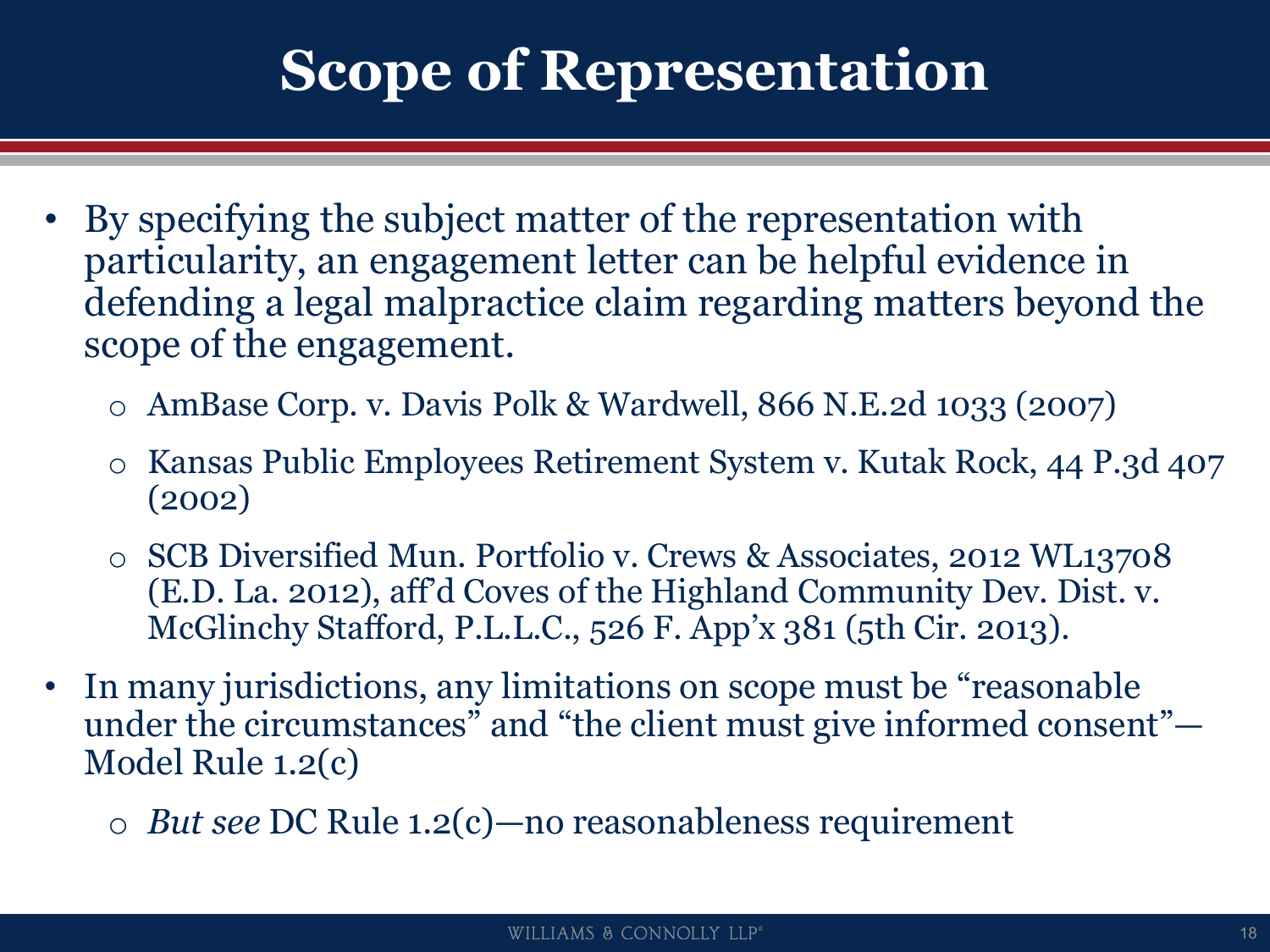## **Identity of Counsel**

- By specifying which law firm is entering into the attorneyclient relationship, an engagement letter can be helpful evidence in defending a legal malpractice claim against a law firm that did not actually represent the client.
	- Multi-firm lawyers
	- Lawyers transitioning between firms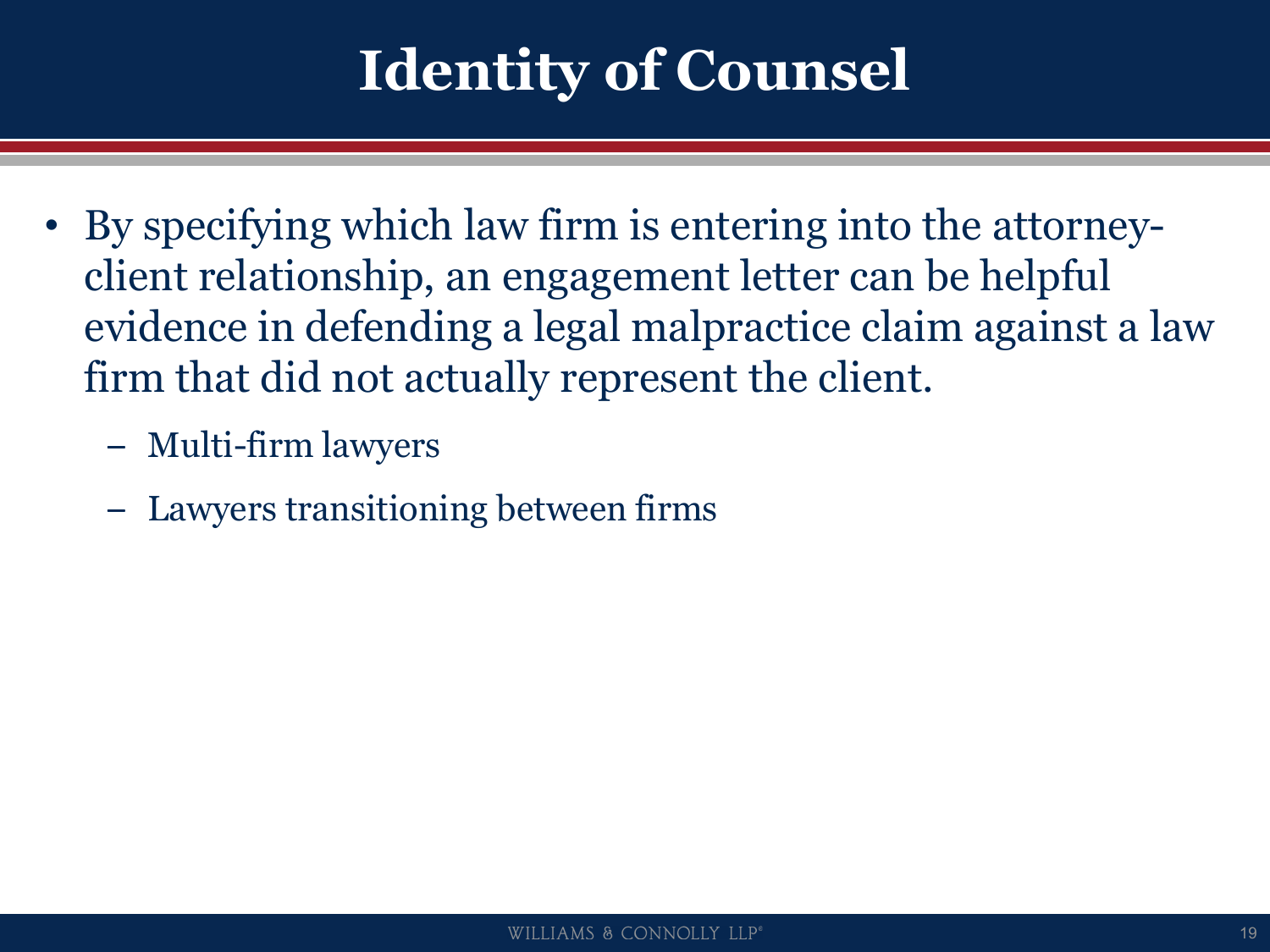#### **Advance Conflict Waivers**

- Legal malpractice claims, or breach of fiduciary duty claims against lawyers, often arise from alleged conflicts of interest.
- An advance waiver in an engagement letter may prevent or help to defend against claims based on conflicts.